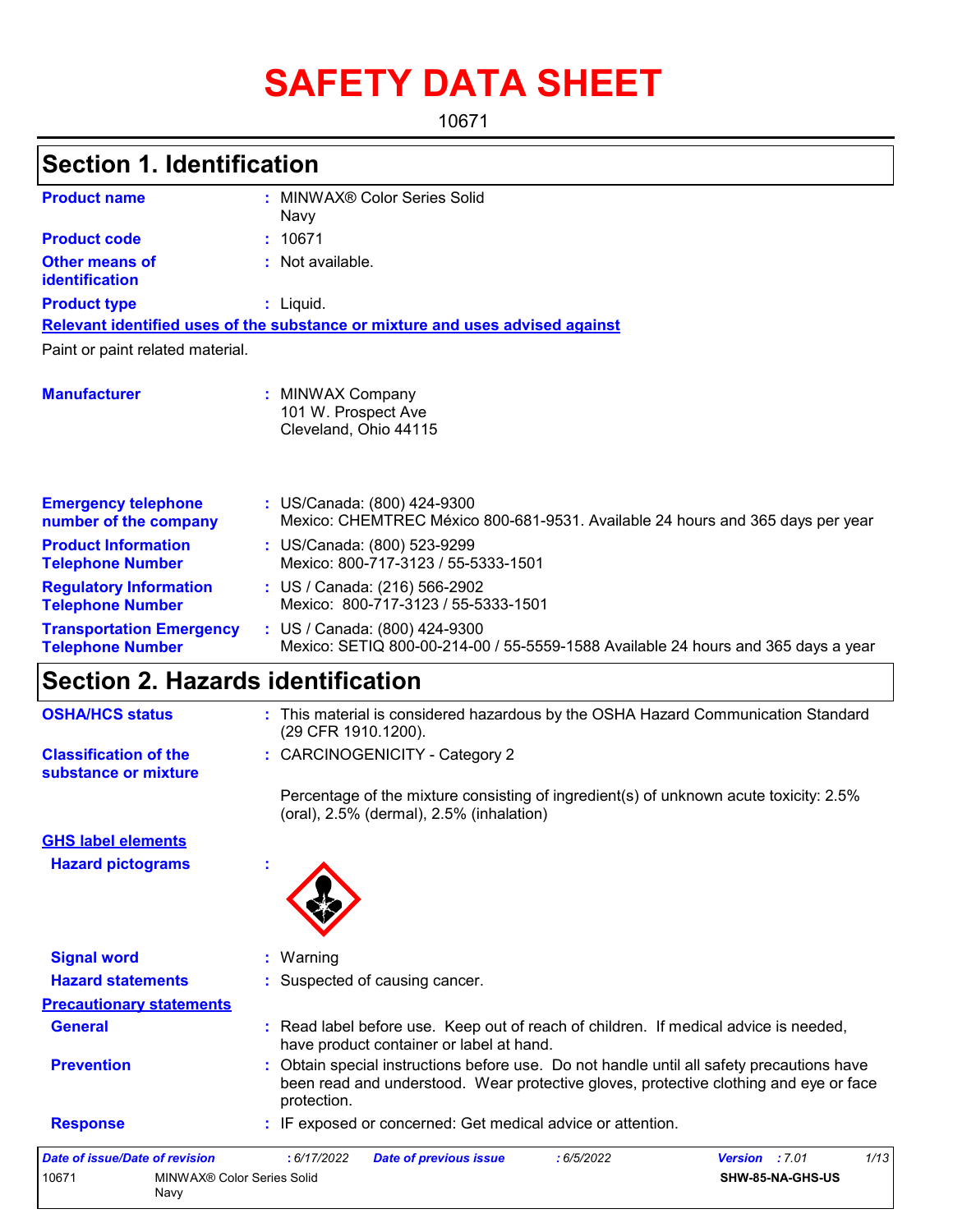## **Section 2. Hazards identification**

| <b>Storage</b>                             | : Store locked up.                                                                                                                              |
|--------------------------------------------|-------------------------------------------------------------------------------------------------------------------------------------------------|
| <b>Disposal</b>                            | : Dispose of contents and container in accordance with all local, regional, national and<br>international regulations.                          |
| <b>Supplemental label</b><br>elements      | WARNING: This product contains chemicals known to the State of California to cause<br>cancer and birth defects or other reproductive harm.      |
|                                            | Please refer to the SDS for additional information. Keep out of reach of children. Do not<br>transfer contents to other containers for storage. |
| <b>Hazards not otherwise</b><br>classified | : None known.                                                                                                                                   |

## **Section 3. Composition/information on ingredients**

| Substance/mixture     | : Mixture        |
|-----------------------|------------------|
| <b>Other means of</b> | : Not available. |
| <b>identification</b> |                  |

#### **CAS number/other identifiers**

| <b>Ingredient name</b>          | % by weight | <b>CAS number</b> |
|---------------------------------|-------------|-------------------|
| Propylene Glycol                | ≤10         | 57-55-6           |
| l Barium Sulfate                | '≤3         | 7727-43-7         |
| Nonylphenoxypoly(ethoxy)ethanol | l≤3         | 9016-45-9         |
| Titanium Dioxide                | l≤3         | 13463-67-7        |
| l Carbon Black                  | 1≤ ا        | 1333-86-4         |

Any concentration shown as a range is to protect confidentiality or is due to batch variation.

**There are no additional ingredients present which, within the current knowledge of the supplier and in the concentrations applicable, are classified and hence require reporting in this section.**

**Occupational exposure limits, if available, are listed in Section 8.**

### **Section 4. First aid measures**

|                     | <b>Description of necessary first aid measures</b>                                                                                                                                                                                                                                                                                                                                                                                                                                                                                                                                                                                                                                |
|---------------------|-----------------------------------------------------------------------------------------------------------------------------------------------------------------------------------------------------------------------------------------------------------------------------------------------------------------------------------------------------------------------------------------------------------------------------------------------------------------------------------------------------------------------------------------------------------------------------------------------------------------------------------------------------------------------------------|
| <b>Eye contact</b>  | : Immediately flush eyes with plenty of water, occasionally lifting the upper and lower<br>eyelids. Check for and remove any contact lenses. Continue to rinse for at least 10<br>minutes. Get medical attention.                                                                                                                                                                                                                                                                                                                                                                                                                                                                 |
| <b>Inhalation</b>   | : Remove victim to fresh air and keep at rest in a position comfortable for breathing. If<br>not breathing, if breathing is irregular or if respiratory arrest occurs, provide artificial<br>respiration or oxygen by trained personnel. It may be dangerous to the person providing<br>aid to give mouth-to-mouth resuscitation. Get medical attention. If unconscious, place<br>in recovery position and get medical attention immediately. Maintain an open airway.<br>Loosen tight clothing such as a collar, tie, belt or waistband.                                                                                                                                         |
| <b>Skin contact</b> | : Flush contaminated skin with plenty of water. Remove contaminated clothing and<br>shoes. Continue to rinse for at least 10 minutes. Get medical attention. Wash clothing<br>before reuse. Clean shoes thoroughly before reuse.                                                                                                                                                                                                                                                                                                                                                                                                                                                  |
| <b>Ingestion</b>    | : Wash out mouth with water. Remove dentures if any. If material has been swallowed<br>and the exposed person is conscious, give small quantities of water to drink. Stop if the<br>exposed person feels sick as vomiting may be dangerous. Do not induce vomiting<br>unless directed to do so by medical personnel. If vomiting occurs, the head should be<br>kept low so that vomit does not enter the lungs. Get medical attention. Never give<br>anything by mouth to an unconscious person. If unconscious, place in recovery position<br>and get medical attention immediately. Maintain an open airway. Loosen tight clothing<br>such as a collar, tie, belt or waistband. |

#### **Most important symptoms/effects, acute and delayed**

| Date of issue/Date of revision |                                    | : 6/17/2022 | <b>Date of previous issue</b> | 6/5/2022 | <b>Version</b> : 7.01 |                         | 2/13 |
|--------------------------------|------------------------------------|-------------|-------------------------------|----------|-----------------------|-------------------------|------|
| 10671                          | MINWAX® Color Series Solid<br>Navv |             |                               |          |                       | <b>SHW-85-NA-GHS-US</b> |      |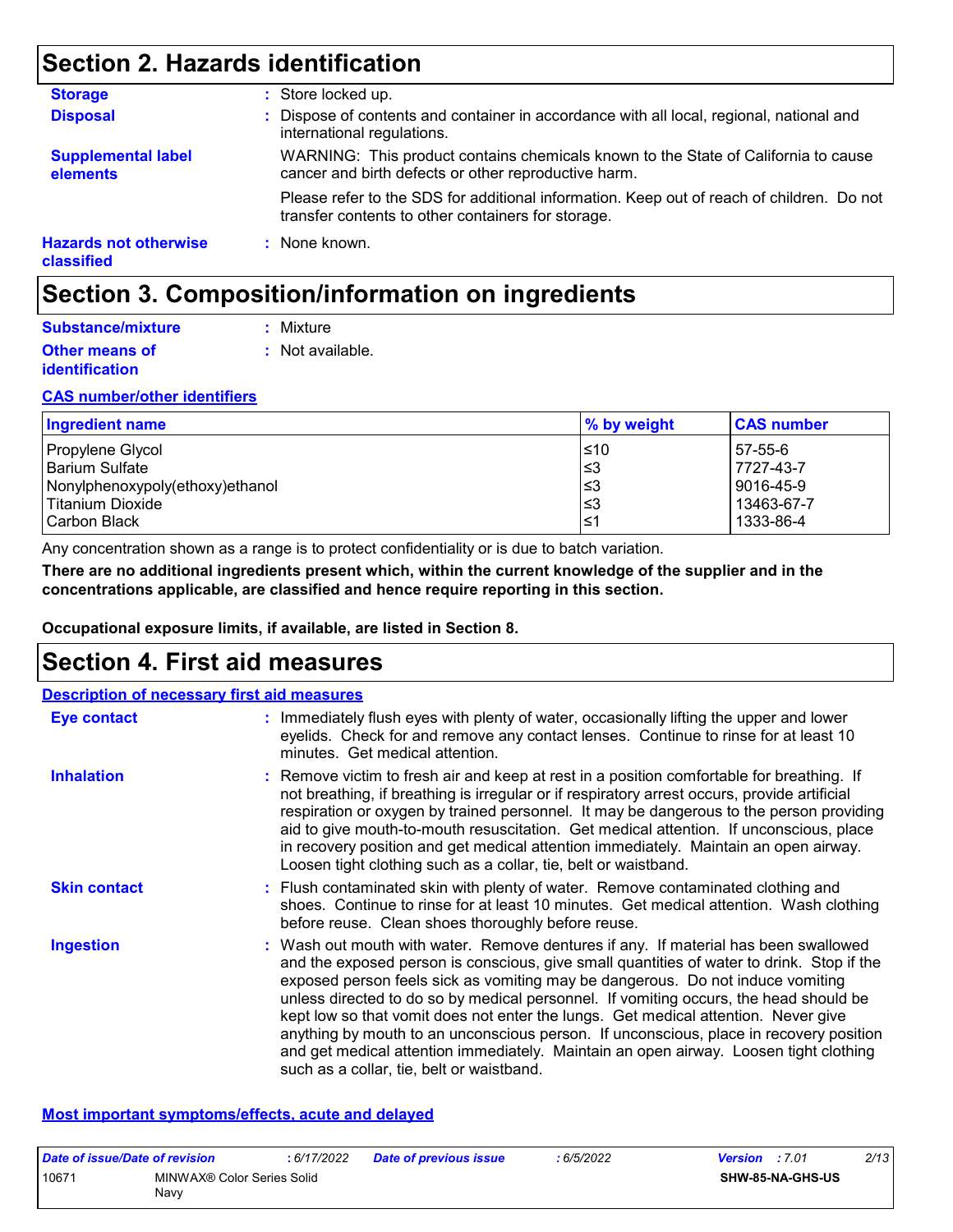## **Section 4. First aid measures**

| <b>Potential acute health effects</b> |                                                                                                                                                                               |  |
|---------------------------------------|-------------------------------------------------------------------------------------------------------------------------------------------------------------------------------|--|
| <b>Eye contact</b>                    | : No known significant effects or critical hazards.                                                                                                                           |  |
| <b>Inhalation</b>                     | : No known significant effects or critical hazards.                                                                                                                           |  |
| <b>Skin contact</b>                   | : No known significant effects or critical hazards.                                                                                                                           |  |
| <b>Ingestion</b>                      | : No known significant effects or critical hazards.                                                                                                                           |  |
| <b>Over-exposure signs/symptoms</b>   |                                                                                                                                                                               |  |
| Eye contact                           | : No specific data.                                                                                                                                                           |  |
| <b>Inhalation</b>                     | : No specific data.                                                                                                                                                           |  |
| <b>Skin contact</b>                   | $:$ No specific data.                                                                                                                                                         |  |
| <b>Ingestion</b>                      | : No specific data.                                                                                                                                                           |  |
|                                       |                                                                                                                                                                               |  |
|                                       | Indication of immediate medical attention and special treatment needed, if necessary                                                                                          |  |
| <b>Notes to physician</b>             | : Treat symptomatically. Contact poison treatment specialist immediately if large<br>quantities have been ingested or inhaled.                                                |  |
| <b>Specific treatments</b>            | : No specific treatment.                                                                                                                                                      |  |
| <b>Protection of first-aiders</b>     | : No action shall be taken involving any personal risk or without suitable training. It may<br>be dangerous to the person providing aid to give mouth-to-mouth resuscitation. |  |

#### **See toxicological information (Section 11)**

## **Section 5. Fire-fighting measures**

| <b>Extinguishing media</b>                               |                                                                                                                                                                                                     |
|----------------------------------------------------------|-----------------------------------------------------------------------------------------------------------------------------------------------------------------------------------------------------|
| <b>Suitable extinguishing</b><br>media                   | : Use an extinguishing agent suitable for the surrounding fire.                                                                                                                                     |
| <b>Unsuitable extinguishing</b><br>media                 | : None known.                                                                                                                                                                                       |
| <b>Specific hazards arising</b><br>from the chemical     | : In a fire or if heated, a pressure increase will occur and the container may burst.                                                                                                               |
| <b>Hazardous thermal</b><br>decomposition products       | Decomposition products may include the following materials:<br>carbon dioxide<br>carbon monoxide<br>sulfur oxides<br>metal oxide/oxides                                                             |
| <b>Special protective actions</b><br>for fire-fighters   | : Promptly isolate the scene by removing all persons from the vicinity of the incident if<br>there is a fire. No action shall be taken involving any personal risk or without suitable<br>training. |
| <b>Special protective</b><br>equipment for fire-fighters | Fire-fighters should wear appropriate protective equipment and self-contained breathing<br>apparatus (SCBA) with a full face-piece operated in positive pressure mode.                              |

### **Section 6. Accidental release measures**

**Personal precautions, protective equipment and emergency procedures**

| For non-emergency | : No action shall be taken involving any personal risk or without suitable training.    |
|-------------------|-----------------------------------------------------------------------------------------|
| personnel         | Evacuate surrounding areas. Keep unnecessary and unprotected personnel from             |
|                   | entering. Do not touch or walk through spilled material. Avoid breathing vapor or mist. |
|                   | Provide adequate ventilation. Wear appropriate respirator when ventilation is           |
|                   | inadequate. Put on appropriate personal protective equipment.                           |
|                   |                                                                                         |

| Date of issue/Date of revision |                            | 6/17/2022 | Date of previous issue | 6/5/2022 | Version | :7.01            | 3/13 |
|--------------------------------|----------------------------|-----------|------------------------|----------|---------|------------------|------|
| 10671                          | MINWAX® Color Series Solid |           |                        |          |         | SHW-85-NA-GHS-US |      |
|                                | Navy                       |           |                        |          |         |                  |      |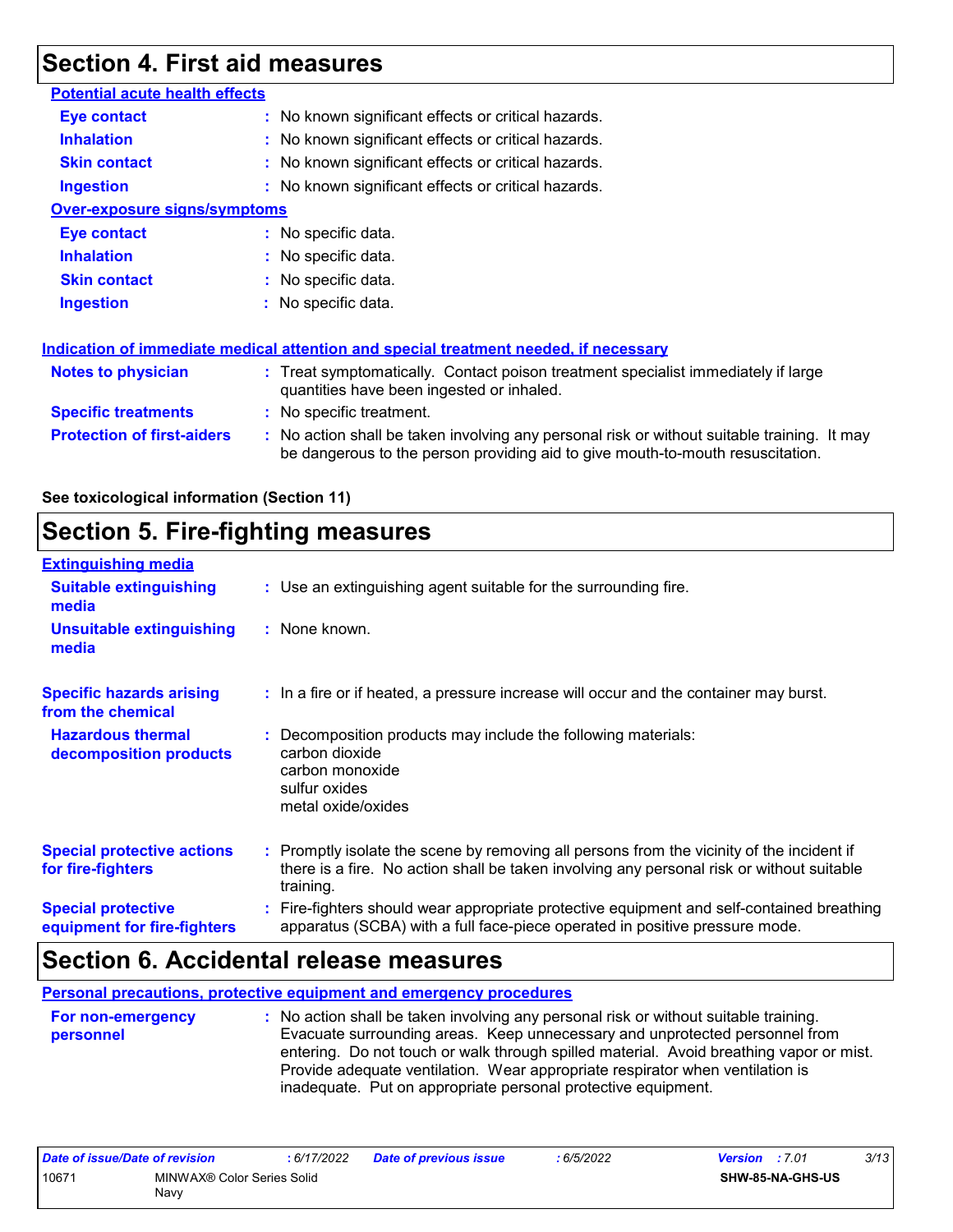### **Section 6. Accidental release measures**

| For emergency responders                                     | If specialized clothing is required to deal with the spillage, take note of any information in<br>Section 8 on suitable and unsuitable materials. See also the information in "For non-<br>emergency personnel".                                                                                                                                                                                                                                                                                                                                                                                                                                                                                             |
|--------------------------------------------------------------|--------------------------------------------------------------------------------------------------------------------------------------------------------------------------------------------------------------------------------------------------------------------------------------------------------------------------------------------------------------------------------------------------------------------------------------------------------------------------------------------------------------------------------------------------------------------------------------------------------------------------------------------------------------------------------------------------------------|
| <b>Environmental precautions</b>                             | : Avoid dispersal of spilled material and runoff and contact with soil, waterways, drains<br>and sewers. Inform the relevant authorities if the product has caused environmental<br>pollution (sewers, waterways, soil or air).                                                                                                                                                                                                                                                                                                                                                                                                                                                                              |
| <b>Methods and materials for containment and cleaning up</b> |                                                                                                                                                                                                                                                                                                                                                                                                                                                                                                                                                                                                                                                                                                              |
| <b>Small spill</b>                                           | : Stop leak if without risk. Move containers from spill area. Dilute with water and mop up<br>if water-soluble. Alternatively, or if water-insoluble, absorb with an inert dry material and<br>place in an appropriate waste disposal container. Dispose of via a licensed waste<br>disposal contractor.                                                                                                                                                                                                                                                                                                                                                                                                     |
| <b>Large spill</b>                                           | : Stop leak if without risk. Move containers from spill area. Approach release from<br>upwind. Prevent entry into sewers, water courses, basements or confined areas. Wash<br>spillages into an effluent treatment plant or proceed as follows. Contain and collect<br>spillage with non-combustible, absorbent material e.g. sand, earth, vermiculite or<br>diatomaceous earth and place in container for disposal according to local regulations<br>(see Section 13). Dispose of via a licensed waste disposal contractor. Contaminated<br>absorbent material may pose the same hazard as the spilled product. Note: see<br>Section 1 for emergency contact information and Section 13 for waste disposal. |

## **Section 7. Handling and storage**

| <b>Precautions for safe handling</b>                                             |                                                                                                                                                                                                                                                                                                                                                                                                                                                                                                                                                                                                                                                                                |
|----------------------------------------------------------------------------------|--------------------------------------------------------------------------------------------------------------------------------------------------------------------------------------------------------------------------------------------------------------------------------------------------------------------------------------------------------------------------------------------------------------------------------------------------------------------------------------------------------------------------------------------------------------------------------------------------------------------------------------------------------------------------------|
| <b>Protective measures</b>                                                       | : Put on appropriate personal protective equipment (see Section 8). Avoid exposure -<br>obtain special instructions before use. Do not handle until all safety precautions have<br>been read and understood. Do not get in eyes or on skin or clothing. Do not ingest.<br>Avoid breathing vapor or mist. If during normal use the material presents a respiratory<br>hazard, use only with adequate ventilation or wear appropriate respirator. Keep in the<br>original container or an approved alternative made from a compatible material, kept<br>tightly closed when not in use. Empty containers retain product residue and can be<br>hazardous. Do not reuse container. |
| <b>Advice on general</b><br>occupational hygiene                                 | : Eating, drinking and smoking should be prohibited in areas where this material is<br>handled, stored and processed. Workers should wash hands and face before eating,<br>drinking and smoking. Remove contaminated clothing and protective equipment before<br>entering eating areas. See also Section 8 for additional information on hygiene<br>measures.                                                                                                                                                                                                                                                                                                                  |
| <b>Conditions for safe storage,</b><br>including any<br><b>incompatibilities</b> | : Store in accordance with local regulations. Store in original container protected from<br>direct sunlight in a dry, cool and well-ventilated area, away from incompatible materials<br>(see Section 10) and food and drink. Store locked up. Keep container tightly closed<br>and sealed until ready for use. Containers that have been opened must be carefully<br>resealed and kept upright to prevent leakage. Do not store in unlabeled containers.<br>Use appropriate containment to avoid environmental contamination. See Section 10 for<br>incompatible materials before handling or use.                                                                            |

## **Section 8. Exposure controls/personal protection**

**Control parameters**

**Occupational exposure limits (OSHA United States)**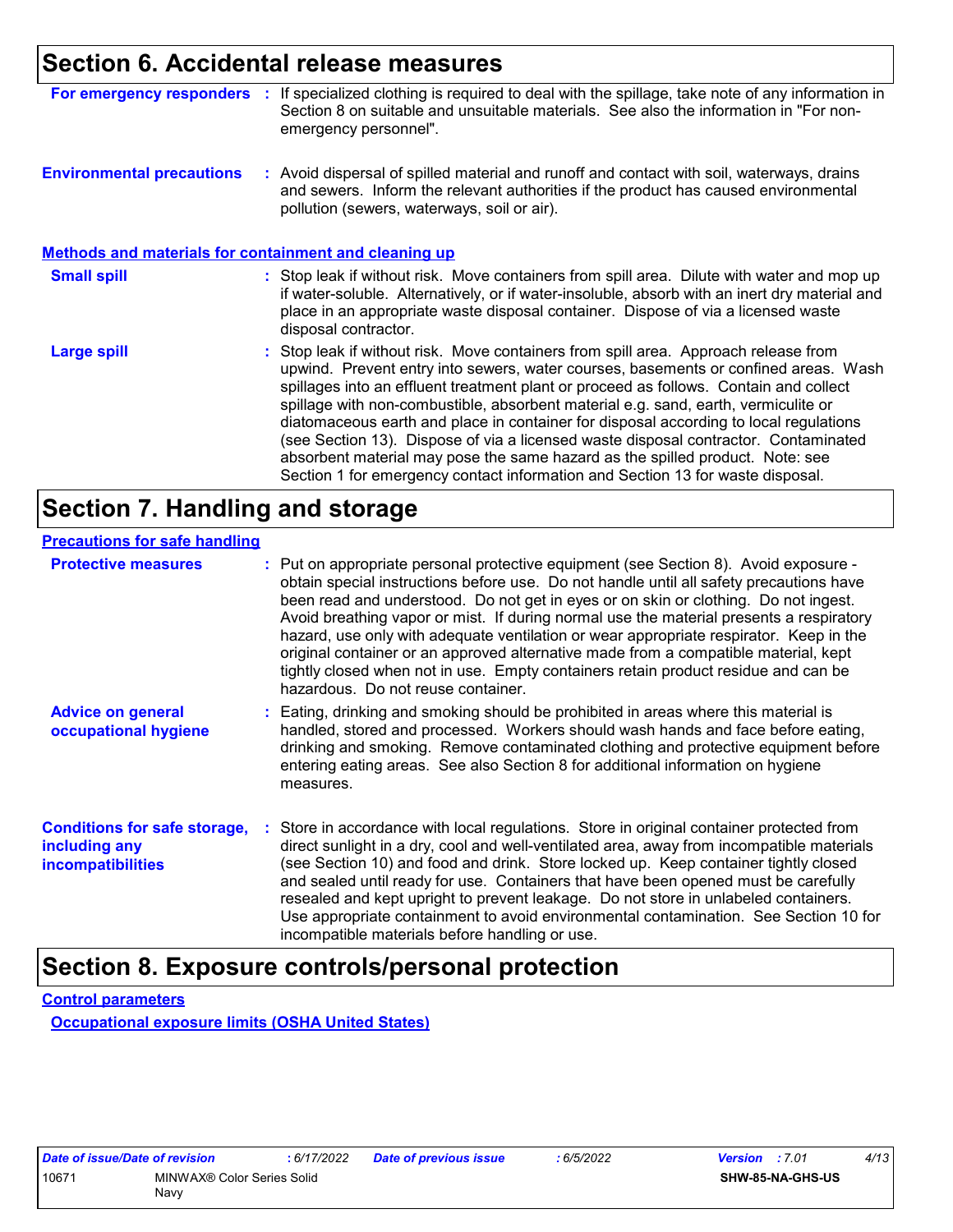# **Section 8. Exposure controls/personal protection**

| <b>Ingredient name</b>                              | CAS#                    | <b>Exposure limits</b>                                                                                                                                                                                                                                                                                                                                                                                                         |
|-----------------------------------------------------|-------------------------|--------------------------------------------------------------------------------------------------------------------------------------------------------------------------------------------------------------------------------------------------------------------------------------------------------------------------------------------------------------------------------------------------------------------------------|
| Propylene Glycol                                    | $57 - 55 - 6$           | OARS WEEL (United States, 1/2021).<br>TWA: 10 mg/m <sup>3</sup> 8 hours.                                                                                                                                                                                                                                                                                                                                                       |
| <b>Barium Sulfate</b>                               | 7727-43-7               | ACGIH TLV (United States, 1/2021).<br>TWA: 5 mg/m <sup>3</sup> 8 hours. Form: Inhalable<br>fraction<br>NIOSH REL (United States, 10/2020).<br>TWA: 5 mg/m <sup>3</sup> 10 hours. Form: Respirable<br>fraction<br>TWA: 10 mg/m <sup>3</sup> 10 hours. Form: Total<br>OSHA PEL (United States, 5/2018).<br>TWA: 5 mg/m <sup>3</sup> 8 hours. Form: Respirable<br>fraction<br>TWA: 15 mg/m <sup>3</sup> 8 hours. Form: Total dust |
| Nonylphenoxypoly(ethoxy)ethanol<br>Titanium Dioxide | 9016-45-9<br>13463-67-7 | None.<br>ACGIH TLV (United States, 1/2021).<br>TWA: 10 mg/m <sup>3</sup> 8 hours.<br>OSHA PEL (United States, 5/2018).<br>TWA: 15 mg/m <sup>3</sup> 8 hours. Form: Total dust                                                                                                                                                                                                                                                  |
| Carbon Black                                        | 1333-86-4               | ACGIH TLV (United States, 1/2021).<br>TWA: 3 mg/m <sup>3</sup> 8 hours. Form: Inhalable<br>fraction<br>NIOSH REL (United States, 10/2020).<br>TWA: 3.5 mg/m <sup>3</sup> 10 hours.<br>TWA: 0.1 mg of PAHs/cm <sup>3</sup> 10 hours.<br>OSHA PEL (United States, 5/2018).<br>TWA: $3.5 \text{ mg/m}^3$ 8 hours.                                                                                                                 |

#### **Occupational exposure limits (Canada)**

| <b>Ingredient name</b>                        | CAS#                          | <b>Exposure limits</b>                                                                                                                                                                                                                                                                                                                                                                                                                                                                                                                                                                                       |  |  |
|-----------------------------------------------|-------------------------------|--------------------------------------------------------------------------------------------------------------------------------------------------------------------------------------------------------------------------------------------------------------------------------------------------------------------------------------------------------------------------------------------------------------------------------------------------------------------------------------------------------------------------------------------------------------------------------------------------------------|--|--|
| Titanium dioxide                              | 13463-67-7                    | <b>CA British Columbia Provincial (Canada,</b><br>$6/2021$ ).<br>TWA: 10 mg/m <sup>3</sup> 8 hours. Form: Total dust<br>TWA: 3 mg/m <sup>3</sup> 8 hours. Form: respirable<br>fraction<br>CA Quebec Provincial (Canada, 6/2021).<br>TWAEV: 10 mg/m <sup>3</sup> 8 hours. Form: Total dust.<br>CA Alberta Provincial (Canada, 6/2018).<br>8 hrs OEL: 10 mg/m <sup>3</sup> 8 hours.<br>CA Ontario Provincial (Canada, 6/2019).<br>TWA: 10 mg/m <sup>3</sup> 8 hours.<br><b>CA Saskatchewan Provincial (Canada,</b><br>7/2013).<br>STEL: 20 mg/m <sup>3</sup> 15 minutes.<br>TWA: 10 mg/m <sup>3</sup> 8 hours. |  |  |
| Carbon black                                  | 1333-86-4                     | <b>CA British Columbia Provincial (Canada,</b><br>$6/2021$ ).<br>TWA: 3 mg/m <sup>3</sup> 8 hours. Form: Inhalable<br>CA Ontario Provincial (Canada, 6/2019).<br>TWA: 3 mg/m <sup>3</sup> 8 hours. Form: Inhalable<br>particulate matter.<br>CA Quebec Provincial (Canada, 6/2021).<br>TWAEV: 3 mg/m <sup>3</sup> 8 hours. Form: inhalable<br>dust<br>CA Alberta Provincial (Canada, 6/2018).<br>8 hrs OEL: 3.5 mg/m <sup>3</sup> 8 hours.                                                                                                                                                                   |  |  |
| Date of issue/Date of revision<br>: 6/17/2022 | <b>Date of previous issue</b> | 5/13<br>:6/5/2022<br>Version : 7.01                                                                                                                                                                                                                                                                                                                                                                                                                                                                                                                                                                          |  |  |
| 10671<br>MINWAX® Color Series Solid<br>Navy   |                               | SHW-85-NA-GHS-US                                                                                                                                                                                                                                                                                                                                                                                                                                                                                                                                                                                             |  |  |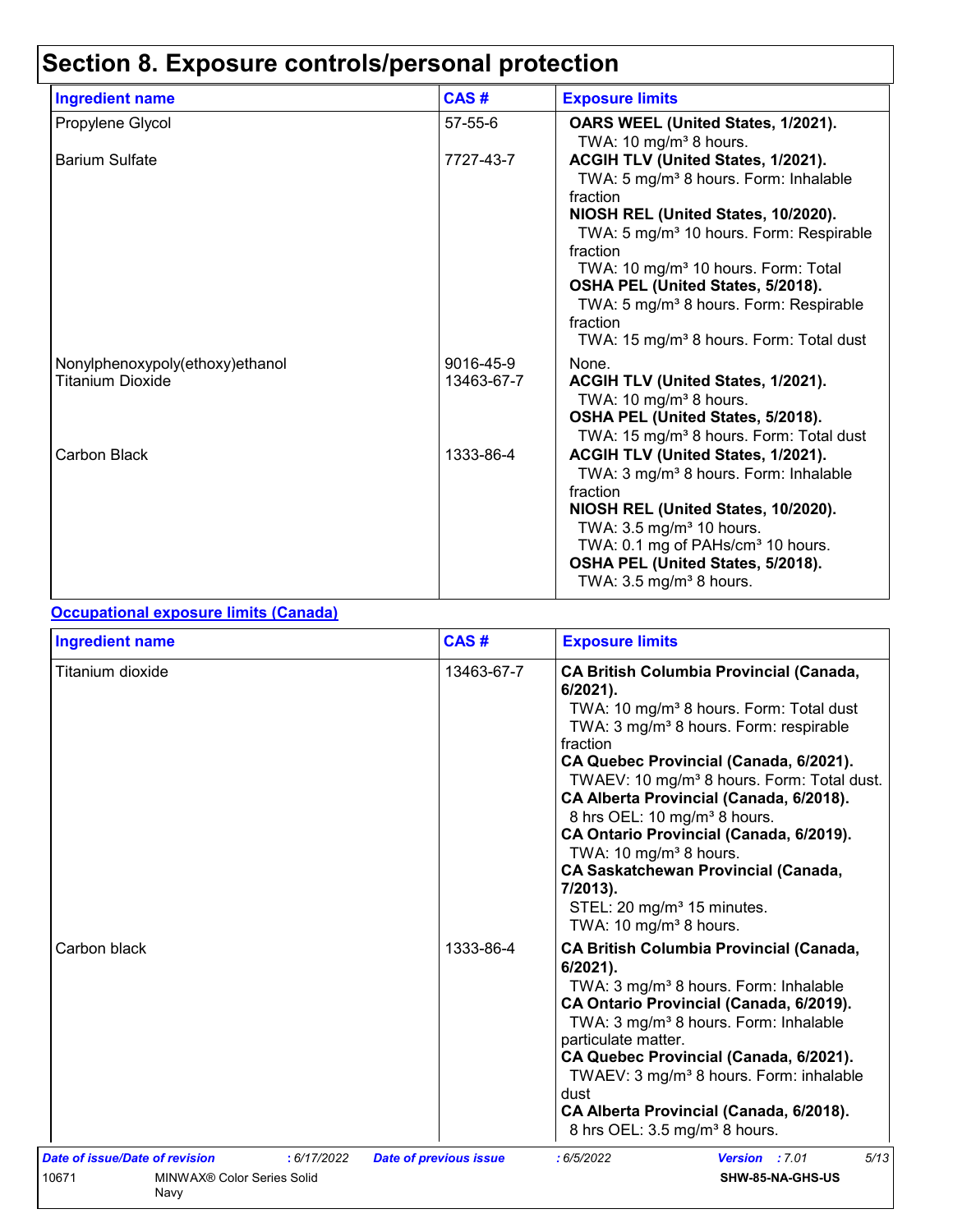## **Section 8. Exposure controls/personal protection**

|  | CA Saskatchewan Provincial (Canada,<br>$ 7/2013$ ).<br>STEL: 7 mg/m <sup>3</sup> 15 minutes.<br>TWA: $3.5 \text{ mg/m}^3$ 8 hours. |
|--|------------------------------------------------------------------------------------------------------------------------------------|
|--|------------------------------------------------------------------------------------------------------------------------------------|

#### **Occupational exposure limits (Mexico)**

|       | CAS# | <b>Exposure limits</b> |
|-------|------|------------------------|
| None. |      |                        |

| <b>Appropriate engineering</b><br>controls | : If user operations generate dust, fumes, gas, vapor or mist, use process enclosures,<br>local exhaust ventilation or other engineering controls to keep worker exposure to<br>airborne contaminants below any recommended or statutory limits.                                                                                                                                                                                                                                                                                                                                                                       |
|--------------------------------------------|------------------------------------------------------------------------------------------------------------------------------------------------------------------------------------------------------------------------------------------------------------------------------------------------------------------------------------------------------------------------------------------------------------------------------------------------------------------------------------------------------------------------------------------------------------------------------------------------------------------------|
| <b>Environmental exposure</b><br>controls  | Emissions from ventilation or work process equipment should be checked to ensure<br>they comply with the requirements of environmental protection legislation. In some<br>cases, fume scrubbers, filters or engineering modifications to the process equipment<br>will be necessary to reduce emissions to acceptable levels.                                                                                                                                                                                                                                                                                          |
| <b>Individual protection measures</b>      |                                                                                                                                                                                                                                                                                                                                                                                                                                                                                                                                                                                                                        |
| <b>Hygiene measures</b>                    | Wash hands, forearms and face thoroughly after handling chemical products, before<br>eating, smoking and using the lavatory and at the end of the working period.<br>Appropriate techniques should be used to remove potentially contaminated clothing.<br>Wash contaminated clothing before reusing. Ensure that eyewash stations and safety<br>showers are close to the workstation location.                                                                                                                                                                                                                        |
| <b>Eye/face protection</b>                 | Safety eyewear complying with an approved standard should be used when a risk<br>assessment indicates this is necessary to avoid exposure to liquid splashes, mists,<br>gases or dusts. If contact is possible, the following protection should be worn, unless<br>the assessment indicates a higher degree of protection: safety glasses with side-<br>shields.                                                                                                                                                                                                                                                       |
| <b>Skin protection</b>                     |                                                                                                                                                                                                                                                                                                                                                                                                                                                                                                                                                                                                                        |
| <b>Hand protection</b>                     | : Chemical-resistant, impervious gloves complying with an approved standard should be<br>worn at all times when handling chemical products if a risk assessment indicates this is<br>necessary. Considering the parameters specified by the glove manufacturer, check<br>during use that the gloves are still retaining their protective properties. It should be<br>noted that the time to breakthrough for any glove material may be different for different<br>glove manufacturers. In the case of mixtures, consisting of several substances, the<br>protection time of the gloves cannot be accurately estimated. |
| <b>Body protection</b>                     | Personal protective equipment for the body should be selected based on the task being<br>performed and the risks involved and should be approved by a specialist before<br>handling this product.                                                                                                                                                                                                                                                                                                                                                                                                                      |
| <b>Other skin protection</b>               | Appropriate footwear and any additional skin protection measures should be selected<br>based on the task being performed and the risks involved and should be approved by a<br>specialist before handling this product.                                                                                                                                                                                                                                                                                                                                                                                                |
| <b>Respiratory protection</b>              | Based on the hazard and potential for exposure, select a respirator that meets the<br>appropriate standard or certification. Respirators must be used according to a<br>respiratory protection program to ensure proper fitting, training, and other important<br>aspects of use.                                                                                                                                                                                                                                                                                                                                      |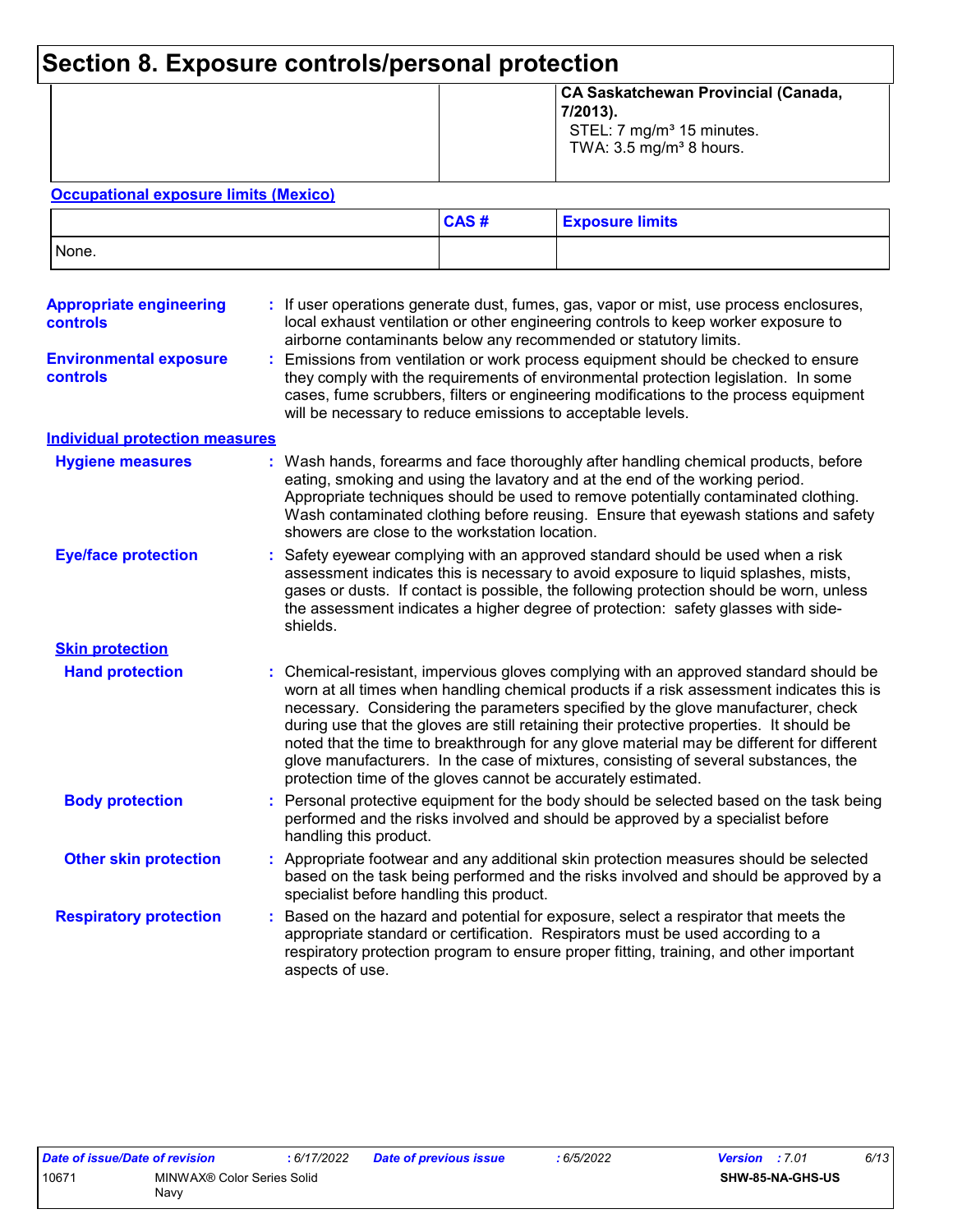## **Section 9. Physical and chemical properties**

The conditions of measurement of all properties are at standard temperature and pressure unless otherwise indicated.

| <b>Appearance</b>                                                 |                                                                |
|-------------------------------------------------------------------|----------------------------------------------------------------|
| <b>Physical state</b>                                             | $:$ Liquid.                                                    |
| <b>Color</b>                                                      | : Not available.                                               |
| Odor                                                              | : Not available.                                               |
| <b>Odor threshold</b>                                             | : Not available.                                               |
| рH                                                                | : 8.8                                                          |
| <b>Melting point/freezing point</b>                               | : Not available.                                               |
| <b>Boiling point, initial boiling</b><br>point, and boiling range | : $100^{\circ}$ C (212 $^{\circ}$ F)                           |
| <b>Flash point</b>                                                | : Closed cup: Not applicable.                                  |
| <b>Evaporation rate</b>                                           | $0.09$ (butyl acetate = 1)                                     |
| <b>Flammability</b>                                               | : Not available.                                               |
| Lower and upper explosion<br>limit/flammability limit             | $:$ Lower: 2.6%<br>Upper: 12.5%                                |
| <b>Vapor pressure</b>                                             | : $2.3$ kPa (17.5 mm Hg)                                       |
| <b>Relative vapor density</b>                                     | : 1 [Air = 1]                                                  |
| <b>Relative density</b>                                           | : 1.1                                                          |
| <b>Solubility</b>                                                 | : Not available.                                               |
| <b>Partition coefficient: n-</b><br>octanol/water                 | : Not applicable.                                              |
| <b>Auto-ignition temperature</b>                                  | : Not available.                                               |
| <b>Decomposition temperature</b>                                  | : Not available.                                               |
| <b>Viscosity</b>                                                  | Kinematic (40°C (104°F)): >20.5 mm <sup>2</sup> /s (>20.5 cSt) |
| <b>Molecular weight</b>                                           | Not applicable.                                                |
| <b>Aerosol product</b>                                            |                                                                |
| <b>Heat of combustion</b>                                         | : $3.292$ kJ/g                                                 |

## **Section 10. Stability and reactivity**

| <b>Reactivity</b>                            | : No specific test data related to reactivity available for this product or its ingredients.              |
|----------------------------------------------|-----------------------------------------------------------------------------------------------------------|
| <b>Chemical stability</b>                    | : The product is stable.                                                                                  |
| <b>Possibility of hazardous</b><br>reactions | : Under normal conditions of storage and use, hazardous reactions will not occur.                         |
| <b>Conditions to avoid</b>                   | : No specific data.                                                                                       |
| <b>Incompatible materials</b>                | : No specific data.                                                                                       |
| <b>Hazardous decomposition</b><br>products   | : Under normal conditions of storage and use, hazardous decomposition products should<br>not be produced. |

| Date of issue/Date of revision |                            | : 6/17/2022 | <b>Date of previous issue</b> | 6/5/2022 | <b>Version</b> : 7.01 |                         | 7/13 |
|--------------------------------|----------------------------|-------------|-------------------------------|----------|-----------------------|-------------------------|------|
| 10671                          | MINWAX® Color Series Solid |             |                               |          |                       | <b>SHW-85-NA-GHS-US</b> |      |
|                                | Navy                       |             |                               |          |                       |                         |      |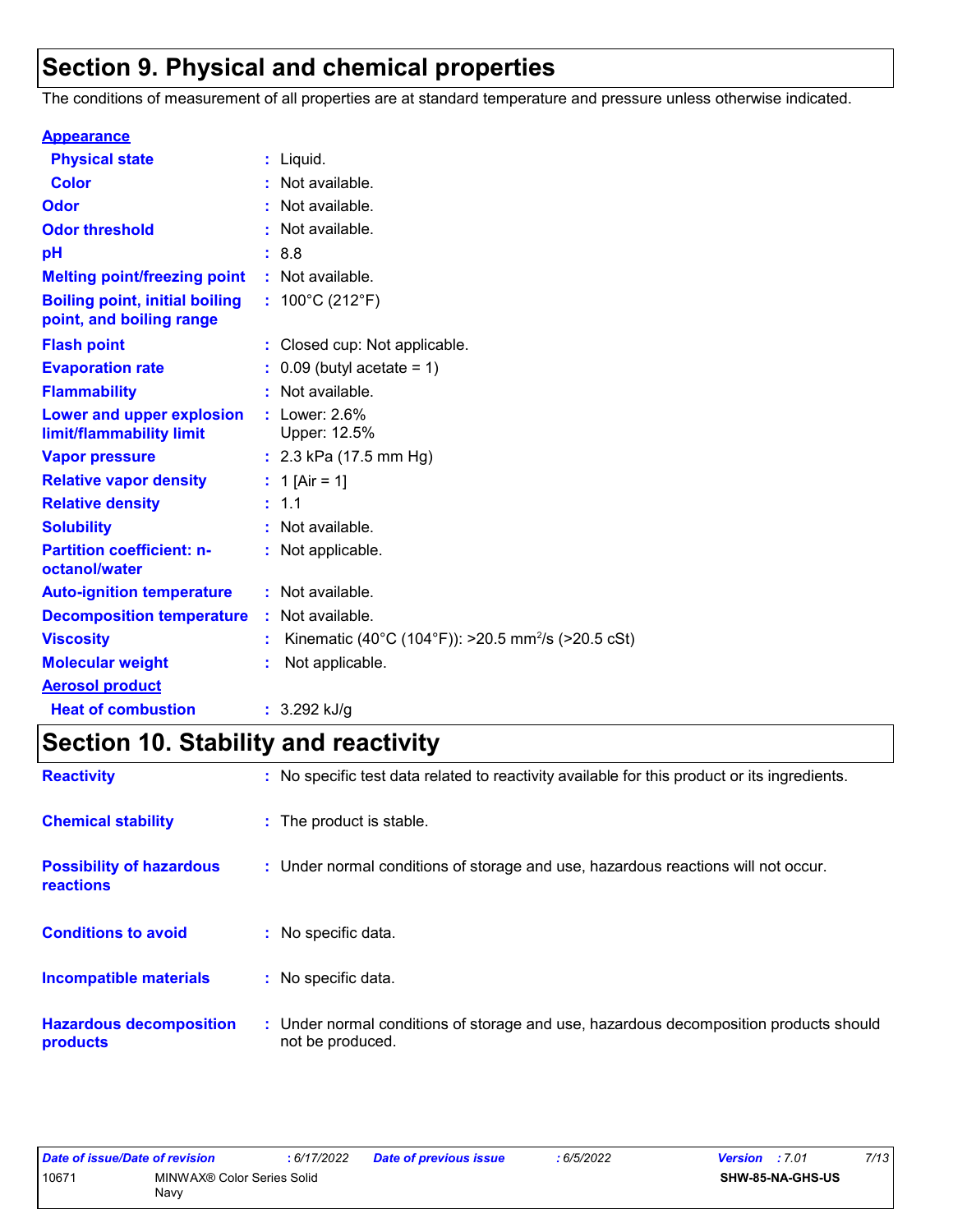## **Section 11. Toxicological information**

#### **Information on toxicological effects**

#### **Acute toxicity**

| <b>Product/ingredient name</b> | <b>Result</b>           | <b>Species</b> | <b>Dose</b>             | <b>Exposure</b> |
|--------------------------------|-------------------------|----------------|-------------------------|-----------------|
| Propylene Glycol               | ILD50 Dermal            | Rabbit         | 20800 mg/kg             |                 |
| Carbon Black                   | ILD50 Oral<br>LD50 Oral | Rat<br>Rat     | 20 g/kg<br>>15400 mg/kg | -               |

#### **Irritation/Corrosion**

| <b>Product/ingredient name</b>      | <b>Result</b>            | <b>Species</b> | <b>Score</b>   | <b>Exposure</b>               | <b>Observation</b>       |
|-------------------------------------|--------------------------|----------------|----------------|-------------------------------|--------------------------|
| Propylene Glycol                    | Eyes - Mild irritant     | Rabbit         |                | 24 hours 500                  | $\overline{\phantom{0}}$ |
|                                     |                          |                |                | mg                            |                          |
|                                     | Eyes - Mild irritant     | Rabbit         |                | $100$ mg                      |                          |
|                                     | Skin - Moderate irritant | Child          |                | 96 hours 30<br>% C            |                          |
|                                     | Skin - Mild irritant     | Human          |                | 168 hours<br>$500 \text{ mg}$ |                          |
|                                     | Skin - Moderate irritant | Human          |                | 72 hours 104<br>mg l          |                          |
|                                     | Skin - Mild irritant     | Woman          |                | 96 hours 30<br>$\%$           | ٠                        |
| Nonylphenoxypoly(ethoxy)<br>ethanol | Eyes - Severe irritant   | Guinea pig     | $\blacksquare$ | $20 \,\mathrm{mg}$            |                          |
|                                     | Eyes - Severe irritant   | Mouse          |                | $20 \, mg$                    |                          |
|                                     | Eyes - Severe irritant   | Rabbit         |                | $20 \, mg$                    |                          |
|                                     | Skin - Mild irritant     | Human          |                | 72 hours 15<br>mg I           |                          |
|                                     | Skin - Mild irritant     | Rabbit         |                | 500 mg                        |                          |
| <b>Titanium Dioxide</b>             | Skin - Mild irritant     | Human          |                | 72 hours 300<br>ug I          |                          |

#### **Sensitization**

Not available.

#### **Mutagenicity**

Not available.

#### **Carcinogenicity**

Not available.

#### **Classification**

| <b>Product/ingredient name</b>       | <b>OSHA</b> | <b>IARC</b> | <b>NTP</b> |
|--------------------------------------|-------------|-------------|------------|
| Titanium Dioxide<br>l Carbon Black i |             | 2B<br>2Β    |            |

#### **Reproductive toxicity**

Not available.

#### **Teratogenicity**

Not available.

#### **Specific target organ toxicity (single exposure)**

Not available.

#### **Specific target organ toxicity (repeated exposure)**

Not available.

#### **Aspiration hazard**

|       | Date of issue/Date of revision     | : 6/17/2022 | Date of previous issue | : 6/5/2022 | <b>Version</b> : 7.01   | 8/13 |
|-------|------------------------------------|-------------|------------------------|------------|-------------------------|------|
| 10671 | MINWAX® Color Series Solid<br>Navy |             |                        |            | <b>SHW-85-NA-GHS-US</b> |      |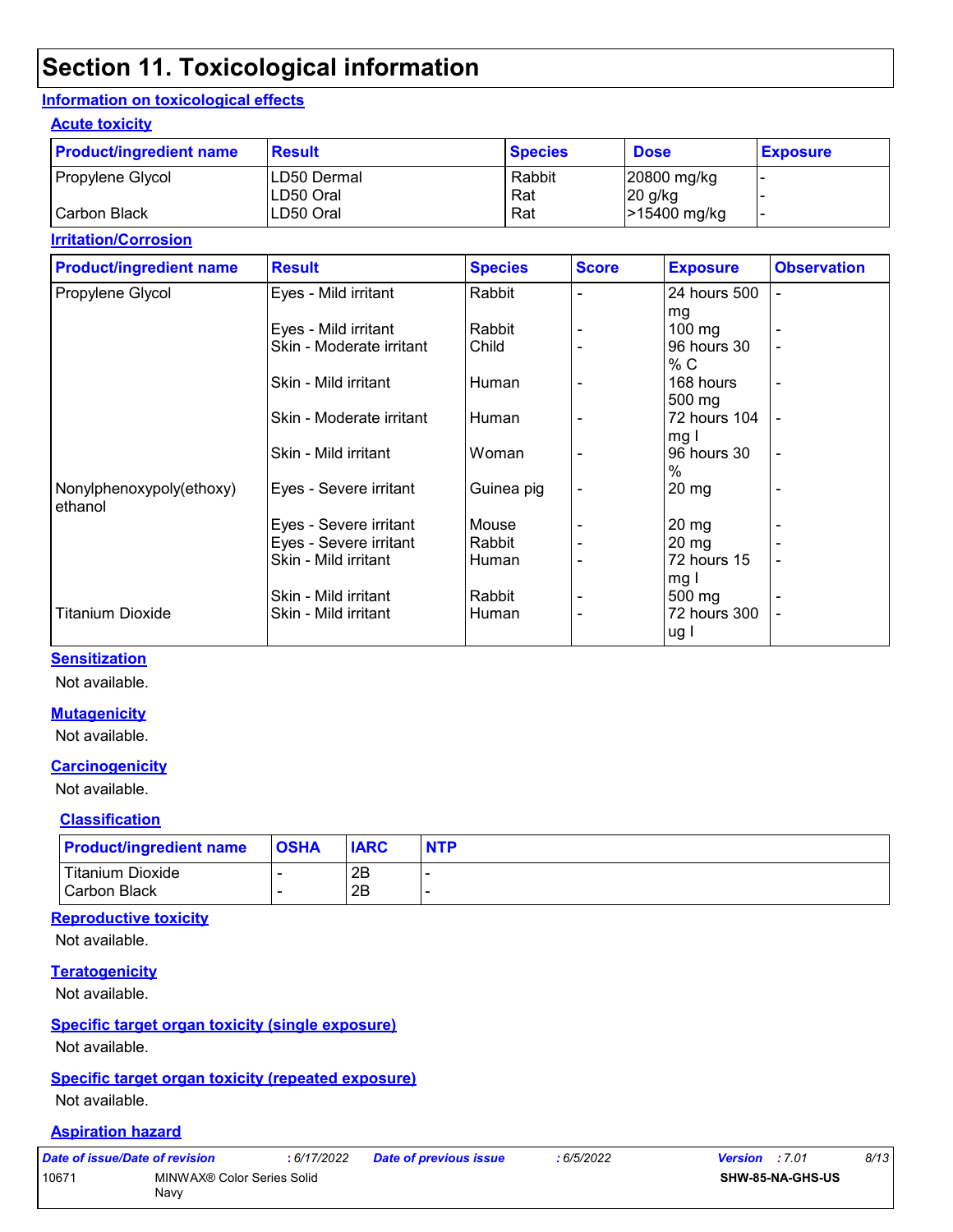## **Section 11. Toxicological information**

Not available.

| <b>Information on the likely</b> : Not available.<br>routes of exposure |                                                                                          |
|-------------------------------------------------------------------------|------------------------------------------------------------------------------------------|
| <b>Potential acute health effects</b>                                   |                                                                                          |
| <b>Eye contact</b>                                                      | : No known significant effects or critical hazards.                                      |
| <b>Inhalation</b>                                                       | : No known significant effects or critical hazards.                                      |
| <b>Skin contact</b>                                                     | : No known significant effects or critical hazards.                                      |
| <b>Ingestion</b>                                                        | : No known significant effects or critical hazards.                                      |
|                                                                         | Symptoms related to the physical, chemical and toxicological characteristics             |
| <b>Eye contact</b>                                                      | : No specific data.                                                                      |
| <b>Inhalation</b>                                                       | : No specific data.                                                                      |
| <b>Skin contact</b>                                                     | : No specific data.                                                                      |
| <b>Ingestion</b>                                                        | : No specific data.                                                                      |
|                                                                         | Delayed and immediate effects and also chronic effects from short and long term exposure |
| <b>Short term exposure</b>                                              |                                                                                          |
| <b>Potential immediate</b>                                              | : Not available.                                                                         |

| <u> 2000 - 2000 - 2000 - 2000 - 2000 - 2000 - 2000 - 2000 - 2000 - 2000 - 2000 - 2000 - 2000 - 2000 - 2000 - 200</u> |                                                                                             |
|----------------------------------------------------------------------------------------------------------------------|---------------------------------------------------------------------------------------------|
| <b>Potential immediate</b><br><b>effects</b>                                                                         | : Not available.                                                                            |
| <b>Potential delayed effects</b>                                                                                     | $:$ Not available.                                                                          |
| <b>Long term exposure</b>                                                                                            |                                                                                             |
| <b>Potential immediate</b><br><b>effects</b>                                                                         | $:$ Not available.                                                                          |
| <b>Potential delayed effects : Not available.</b>                                                                    |                                                                                             |
| <b>Potential chronic health effects</b>                                                                              |                                                                                             |
| Not available.                                                                                                       |                                                                                             |
| <b>General</b>                                                                                                       | : No known significant effects or critical hazards.                                         |
| <b>Carcinogenicity</b>                                                                                               | : Suspected of causing cancer. Risk of cancer depends on duration and level of<br>exposure. |
| <b>Mutagenicity</b>                                                                                                  | : No known significant effects or critical hazards.                                         |
| <b>Teratogenicity</b>                                                                                                | : No known significant effects or critical hazards.                                         |
| <b>Developmental effects</b>                                                                                         | : No known significant effects or critical hazards.                                         |
| <b>Fertility effects</b>                                                                                             | : No known significant effects or critical hazards.                                         |

**Numerical measures of toxicity** Not available. **Acute toxicity estimates**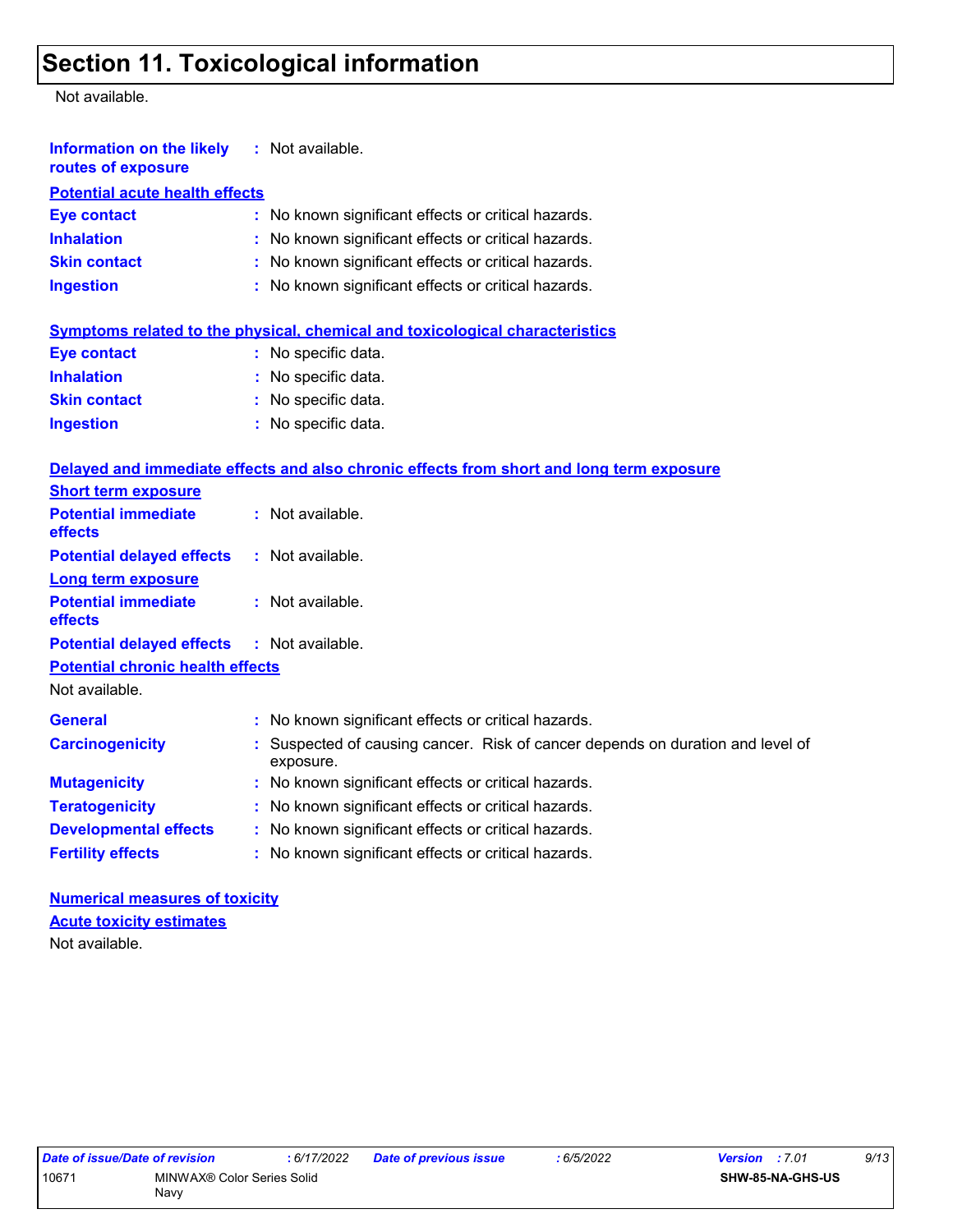## **Section 12. Ecological information**

| <b>Toxicity</b>                     |                                                                      |                                                            |                      |
|-------------------------------------|----------------------------------------------------------------------|------------------------------------------------------------|----------------------|
| <b>Product/ingredient name</b>      | <b>Result</b>                                                        | <b>Species</b>                                             | <b>Exposure</b>      |
| Propylene Glycol                    | Acute EC50 >110 ppm Fresh water                                      | Daphnia - Daphnia magna                                    | 48 hours             |
|                                     | Acute LC50 1020000 µg/l Fresh water                                  | Crustaceans - Ceriodaphnia<br>l dubia                      | 48 hours             |
|                                     | Acute LC50 710000 µg/l Fresh water                                   | Fish - Pimephales promelas                                 | 96 hours             |
| <b>Barium Sulfate</b>               | Acute EC50 634 mg/l Fresh water                                      | Crustaceans - Cypris subglobosa                            | 48 hours             |
|                                     | Acute EC50 32 mg/l Fresh water                                       | Daphnia - Daphnia magna                                    | 48 hours             |
| Nonylphenoxypoly(ethoxy)<br>ethanol | Acute LC50 1.23 mg/l Marine water                                    | Crustaceans - Americamysis<br><b>bahia</b>                 | 48 hours             |
|                                     | Acute LC50 0.148 mg/l Fresh water                                    | Daphnia - Daphnia magna -<br>Neonate                       | 48 hours             |
|                                     | Acute LC50 1300 µg/l Fresh water<br>Chronic NOEC 35 µg/l Fresh water | Fish - Lepomis macrochirus<br>Fish - Oryzias latipes - Fry | 96 hours<br>100 days |
| <b>Titanium Dioxide</b>             | Acute LC50 >1000000 µg/l Marine water                                | Fish - Fundulus heteroclitus                               | 96 hours             |

#### **Persistence and degradability**

| <b>Product/ingredient name</b> | <b>Aquatic half-life</b> | <b>Photolysis</b> | Biodegradability |
|--------------------------------|--------------------------|-------------------|------------------|
| Propylene Glycol               |                          |                   | Readily          |

#### **Bioaccumulative potential**

Not available.

#### **Mobility in soil**

**Soil/water partition coefficient (KOC) :** Not available.

**Other adverse effects** : No known significant effects or critical hazards.

## **Section 13. Disposal considerations**

| <b>Disposal methods</b> | : The generation of waste should be avoided or minimized wherever possible. Disposal<br>of this product, solutions and any by-products should at all times comply with the<br>requirements of environmental protection and waste disposal legislation and any<br>regional local authority requirements. Dispose of surplus and non-recyclable products<br>via a licensed waste disposal contractor. Waste should not be disposed of untreated to<br>the sewer unless fully compliant with the requirements of all authorities with jurisdiction.<br>Waste packaging should be recycled. Incineration or landfill should only be considered<br>when recycling is not feasible. This material and its container must be disposed of in a<br>safe way. Care should be taken when handling emptied containers that have not been<br>cleaned or rinsed out. Empty containers or liners may retain some product residues. |
|-------------------------|---------------------------------------------------------------------------------------------------------------------------------------------------------------------------------------------------------------------------------------------------------------------------------------------------------------------------------------------------------------------------------------------------------------------------------------------------------------------------------------------------------------------------------------------------------------------------------------------------------------------------------------------------------------------------------------------------------------------------------------------------------------------------------------------------------------------------------------------------------------------------------------------------------------------|
|                         | Avoid dispersal of spilled material and runoff and contact with soil, waterways, drains<br>and sewers.                                                                                                                                                                                                                                                                                                                                                                                                                                                                                                                                                                                                                                                                                                                                                                                                              |

## **Section 14. Transport information**

| Date of issue/Date of revision |                            | : 6/17/2022 | Date of previous issue | 6/5/2022 | <b>Version</b> : 7.01 |                  | 10/13 |
|--------------------------------|----------------------------|-------------|------------------------|----------|-----------------------|------------------|-------|
| 10671                          | MINWAX® Color Series Solid |             |                        |          |                       | SHW-85-NA-GHS-US |       |
|                                | Navv                       |             |                        |          |                       |                  |       |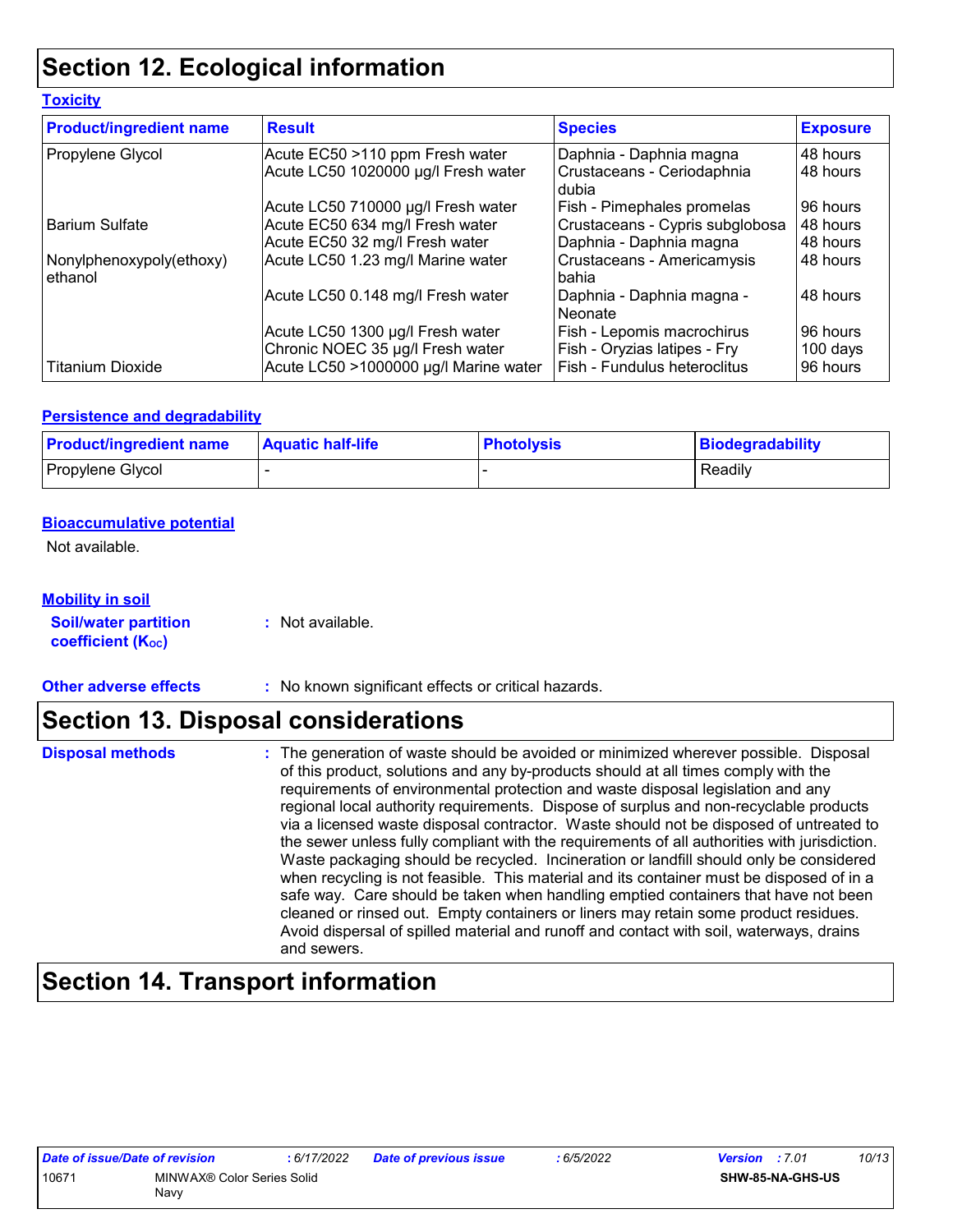### **Section 14. Transport information**

|                                         | <b>DOT</b><br><b>Classification</b> | <b>TDG</b><br><b>Classification</b>                            | <b>Mexico</b><br><b>Classification</b> | <b>IATA</b>                                                                                                                                                                                                                                                                                                                                                                                                                                                                                                                                                                                                       | <b>IMDG</b>    |
|-----------------------------------------|-------------------------------------|----------------------------------------------------------------|----------------------------------------|-------------------------------------------------------------------------------------------------------------------------------------------------------------------------------------------------------------------------------------------------------------------------------------------------------------------------------------------------------------------------------------------------------------------------------------------------------------------------------------------------------------------------------------------------------------------------------------------------------------------|----------------|
| <b>UN number</b>                        | Not regulated.                      | Not regulated.                                                 | Not regulated.                         | Not regulated.                                                                                                                                                                                                                                                                                                                                                                                                                                                                                                                                                                                                    | Not regulated. |
| <b>UN proper</b><br>shipping name       |                                     | $\sim$                                                         |                                        |                                                                                                                                                                                                                                                                                                                                                                                                                                                                                                                                                                                                                   |                |
| <b>Transport</b><br>hazard class(es)    |                                     |                                                                |                                        |                                                                                                                                                                                                                                                                                                                                                                                                                                                                                                                                                                                                                   |                |
| <b>Packing group</b>                    | $\blacksquare$                      |                                                                |                                        |                                                                                                                                                                                                                                                                                                                                                                                                                                                                                                                                                                                                                   |                |
| <b>Environmental</b><br>hazards         | No.                                 | No.                                                            | No.                                    | No.                                                                                                                                                                                                                                                                                                                                                                                                                                                                                                                                                                                                               | No.            |
| <b>Additional</b><br><b>information</b> |                                     | $\blacksquare$                                                 |                                        |                                                                                                                                                                                                                                                                                                                                                                                                                                                                                                                                                                                                                   |                |
| <b>Special precautions for user :</b>   |                                     | substances and on all actions in case of emergency situations. |                                        | Multi-modal shipping descriptions are provided for informational purposes and do not<br>consider container sizes. The presence of a shipping description for a particular<br>mode of transport (sea, air, etc.), does not indicate that the product is packaged<br>suitably for that mode of transport. All packaging must be reviewed for suitability<br>prior to shipment, and compliance with the applicable regulations is the sole<br>responsibility of the person offering the product for transport. People loading and<br>unloading dangerous goods must be trained on all of the risks deriving from the |                |

: Not available. **Proper shipping name :**

## **Section 15. Regulatory information**

**TSCA 5(a)2 proposed significant new use rules**: Nonylphenoxypoly(ethoxy)ethanol; 2-Methyl-4-isothiazolin-3-one; 5-Chloro-2-methylisothiazolinone

#### **SARA 313**

SARA 313 (40 CFR 372.45) supplier notification can be found on the Environmental Data Sheet.

#### **California Prop. 65**

WARNING: This product contains chemicals known to the State of California to cause cancer and birth defects or other reproductive harm.

#### **International regulations**

| <b>International lists</b> | : Australia inventory (AIIC): Not determined.                |
|----------------------------|--------------------------------------------------------------|
|                            | China inventory (IECSC): Not determined.                     |
|                            | Japan inventory (CSCL): Not determined.                      |
|                            | Japan inventory (ISHL): Not determined.                      |
|                            | Korea inventory (KECI): Not determined.                      |
|                            | New Zealand Inventory of Chemicals (NZIoC): Not determined.  |
|                            | Philippines inventory (PICCS): Not determined.               |
|                            | Taiwan Chemical Substances Inventory (TCSI): Not determined. |

| Date of issue/Date of revision |                                    | 6/17/2022 | <b>Date of previous issue</b> | : 6/5/2022 | <b>Version</b> : 7.01 |                         | 11/13 |
|--------------------------------|------------------------------------|-----------|-------------------------------|------------|-----------------------|-------------------------|-------|
| 1067'                          | MINWAX® Color Series Solid<br>Navv |           |                               |            |                       | <b>SHW-85-NA-GHS-US</b> |       |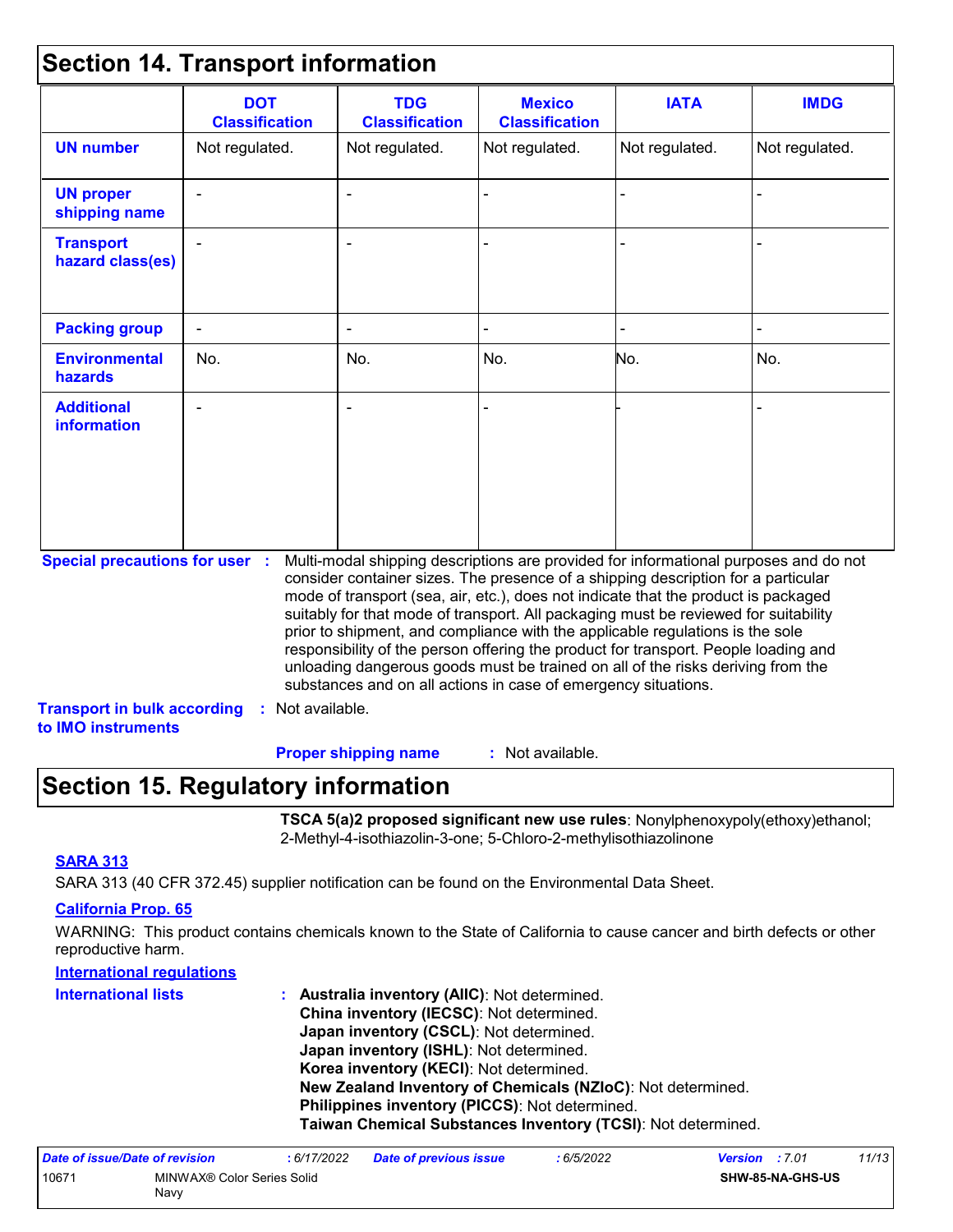### **Section 15. Regulatory information**

**Thailand inventory**: Not determined. **Turkey inventory**: Not determined. **Vietnam inventory**: Not determined.

### **Section 16. Other information**

#### **Hazardous Material Information System (U.S.A.)**



**The customer is responsible for determining the PPE code for this material. For more information on HMIS® Personal Protective Equipment (PPE) codes, consult the HMIS® Implementation Manual.**

**Caution: HMIS® ratings are based on a 0-4 rating scale, with 0 representing minimal hazards or risks, and 4 representing significant hazards or risks. Although HMIS® ratings and the associated label are not required on SDSs or products leaving a facility under 29 CFR 1910.1200, the preparer may choose to provide them. HMIS® ratings are to be used with a fully implemented HMIS® program. HMIS® is a registered trademark and service mark of the American Coatings Association, Inc.**

**Procedure used to derive the classification**

|                                     | <b>Classification</b>                                                                                                                                                                                                                                                                                                                                                                                                                                                                                                                                                                                           | <b>Justification</b> |
|-------------------------------------|-----------------------------------------------------------------------------------------------------------------------------------------------------------------------------------------------------------------------------------------------------------------------------------------------------------------------------------------------------------------------------------------------------------------------------------------------------------------------------------------------------------------------------------------------------------------------------------------------------------------|----------------------|
| <b>CARCINOGENICITY - Category 2</b> |                                                                                                                                                                                                                                                                                                                                                                                                                                                                                                                                                                                                                 | Calculation method   |
| <b>History</b>                      |                                                                                                                                                                                                                                                                                                                                                                                                                                                                                                                                                                                                                 |                      |
| Date of printing                    | : 6/17/2022                                                                                                                                                                                                                                                                                                                                                                                                                                                                                                                                                                                                     |                      |
| Date of issue/Date of<br>revision   | : 6/17/2022                                                                                                                                                                                                                                                                                                                                                                                                                                                                                                                                                                                                     |                      |
| Date of previous issue              | : 6/5/2022                                                                                                                                                                                                                                                                                                                                                                                                                                                                                                                                                                                                      |                      |
| <b>Version</b>                      | : 7.01                                                                                                                                                                                                                                                                                                                                                                                                                                                                                                                                                                                                          |                      |
| <b>Key to abbreviations</b>         | : ATE = Acute Toxicity Estimate<br><b>BCF</b> = Bioconcentration Factor<br>GHS = Globally Harmonized System of Classification and Labelling of Chemicals<br>IATA = International Air Transport Association<br>IBC = Intermediate Bulk Container<br><b>IMDG = International Maritime Dangerous Goods</b><br>LogPow = logarithm of the octanol/water partition coefficient<br>MARPOL = International Convention for the Prevention of Pollution From Ships, 1973<br>as modified by the Protocol of 1978. ("Marpol" = marine pollution)<br>$N/A = Not available$<br>SGG = Segregation Group<br>UN = United Nations |                      |

**Indicates information that has changed from previously issued version.**

#### **Notice to reader**

**It is recommended that each customer or recipient of this Safety Data Sheet (SDS) study it carefully and consult resources, as necessary or appropriate, to become aware of and understand the data contained in this SDS and any hazards associated with the product. This information is provided in good faith and believed to be accurate as of the effective date herein. However, no warranty, express or implied, is given. The information presented here applies only to the product as shipped. The addition of any material can change the composition, hazards and risks of the product. Products shall not be repackaged, modified, or tinted except as specifically instructed by the manufacturer, including but not limited to the incorporation of products not specified by the manufacturer, or the use or addition of products in proportions not specified by the manufacturer. Regulatory requirements are subject to change and may differ between various locations and jurisdictions. The customer/buyer/user is responsible to ensure that his activities comply with all country, federal, state, provincial or local laws. The** 

| Date of issue/Date of revision |                                    | : 6/17/2022 | Date of previous issue | : 6/5/2022 | <b>Version</b> : 7.01 |                         | 12/13 |
|--------------------------------|------------------------------------|-------------|------------------------|------------|-----------------------|-------------------------|-------|
| 10671                          | MINWAX® Color Series Solid<br>Navy |             |                        |            |                       | <b>SHW-85-NA-GHS-US</b> |       |